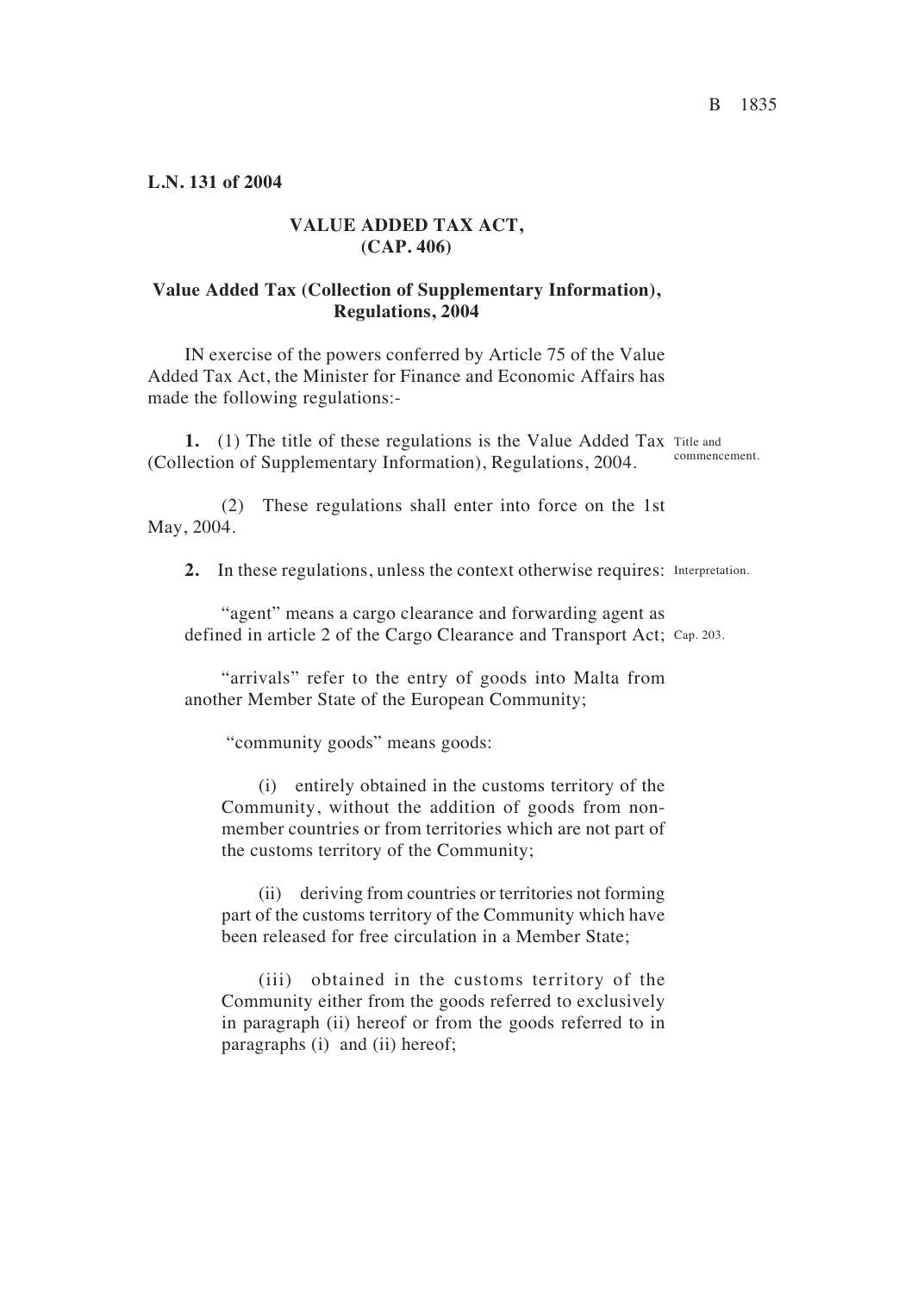"dispatch" refers to the shipment of goods from Malta to a destination in a Member State of the European Community.

"goods" means both Community and non-Community goods<

"non-Community goods" means goods other than those defined as "Community goods". Without prejudice to agreements concluded by the European Community with nonmember countries for the implementation of the Community transit arrangements, goods which, while fulfilling the conditions for being considered as "Community goods" are reintroduced into the customs territory of the Community after export therefrom are also considered as non-Community goods<

"trading of goods between Member States" means any movement of goods from one Member State to another.

System of collection of supplementary information.

**3.** (1) A system for the collection of supplementary information is hereby being established and shall compile all statistics relating to the trading of goods between Malta and other Member States.

(2) All persons who trade in Community goods between Malta and the other Member States shall be required to submit supplementary information relating to the goods being traded as may, from time to time, be required.

 (3) All Community goods traded between Malta and the other Member States shall be subject to the submission of supplementary information as required by these regulations;

Provided that goods shall be considered as moving between Malta and the other Member States even if in so doing they cross the external frontier of the Community and whether or not they subsequently enter the territory of a non-Member State.

(4) The supplementary information required for the purposes of the system of collection of supplementary information shall be stipulated by the Commissioner in an apposite format and shall be submitted by the persons responsible, or their authorised agent, in periodic declarations.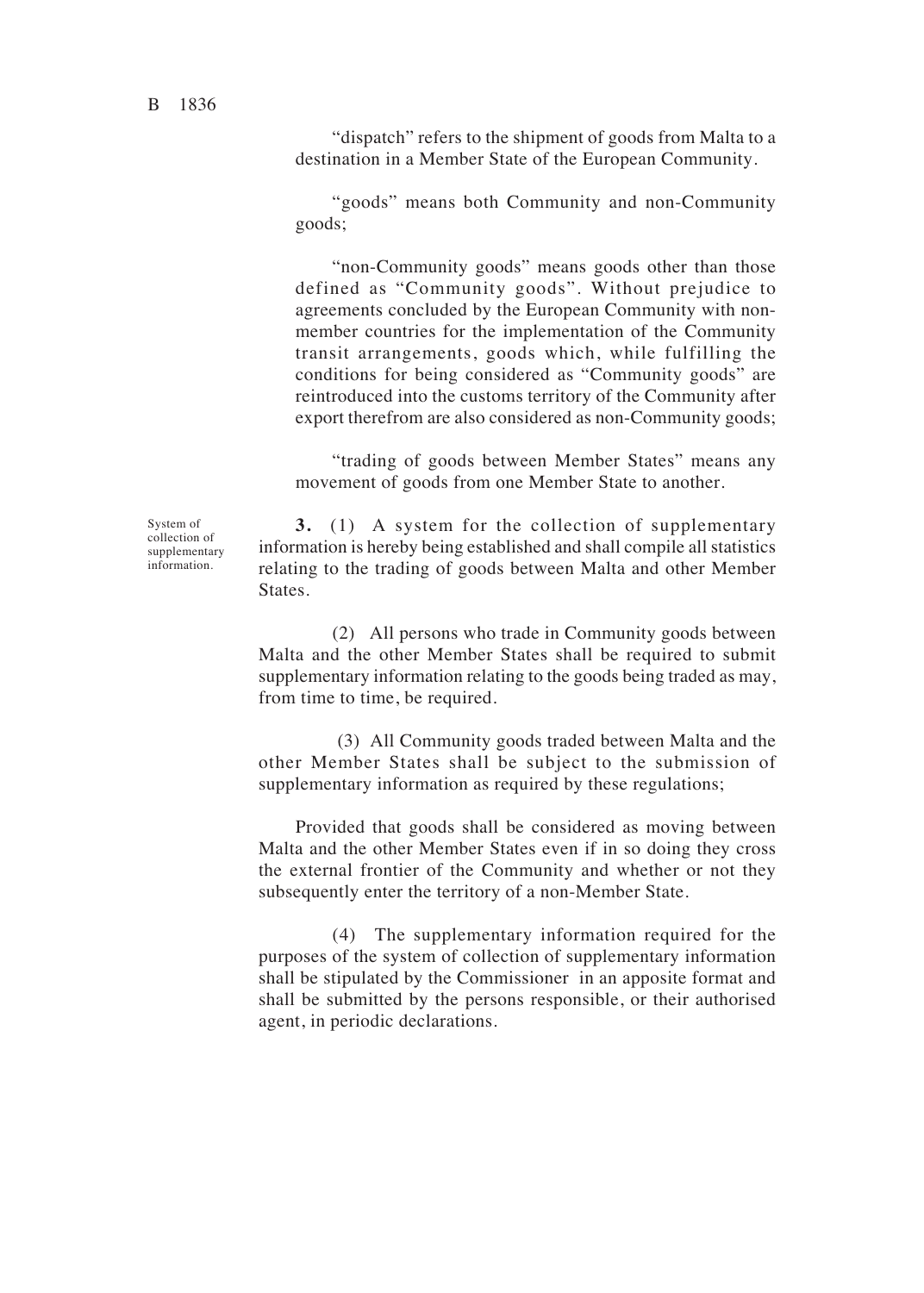4. (1) Any person responsible for providing the information Agent. required by these regulations may transfer the task of providing the information to an agent, but such transfer shall in no way reduce the responsibility of the said person.

(2) Any person who transfers the task of providing the information to an agent in accordance with sub-regulation (1) of this regulation shall provide such agent with all the information necessary to fulfil his obligations as the person responsible.

(3) The Commissioner may require any person responsible for providing information to notify him that he has transferred such task to an agent who shall be identified by him to the Commissioner.

**5.** Any person who is not required to account for VAT in Persons not connection with a given movement of goods in terms of article 13 periodic of the Value-Added Tax Act and in terms of the Sixth Schedule to declarations. the said Act, and all persons who qualify for one of the special schemes provided for by the said Act, legal persons not liable to account for VAT and persons liable to account who carry out only transactions not entitling them to any deduction of VAT and who are not required to submit any tax declaration, shall be exempt from the provisions of these regulations:

Provided that any person not required to provide information from the start of the year but whose cumulative value of trade for either arrivals or dispatches reaches the threshold in a calendar month shall submit the information in respect of that and subsequent months:

Provided further that if in the opinion of the Commissioner the quality of the information is being affected adversely through the use of the application of the provisions of this article, the Commissioner may, after consultation with the Director General of the National Statistics Office, vary or waive its application in respect of all or certain persons.

**6.** The reference period for the submission of the periodic Reference period. declaration shall be such period as may, from time to time, be established by the Commissioner by notice in the Gazette.

**7.** Any person who is not exempt from the provisions of *Simplification* regulation 5 hereof but whose trading activities fall below an annual threshold. threshold of Lm40,000 for arrivals and, or Lm40,000 for dispatches shall only be requested to supply that information as may be required by notice in the Gazette using a simplified format:

periodic